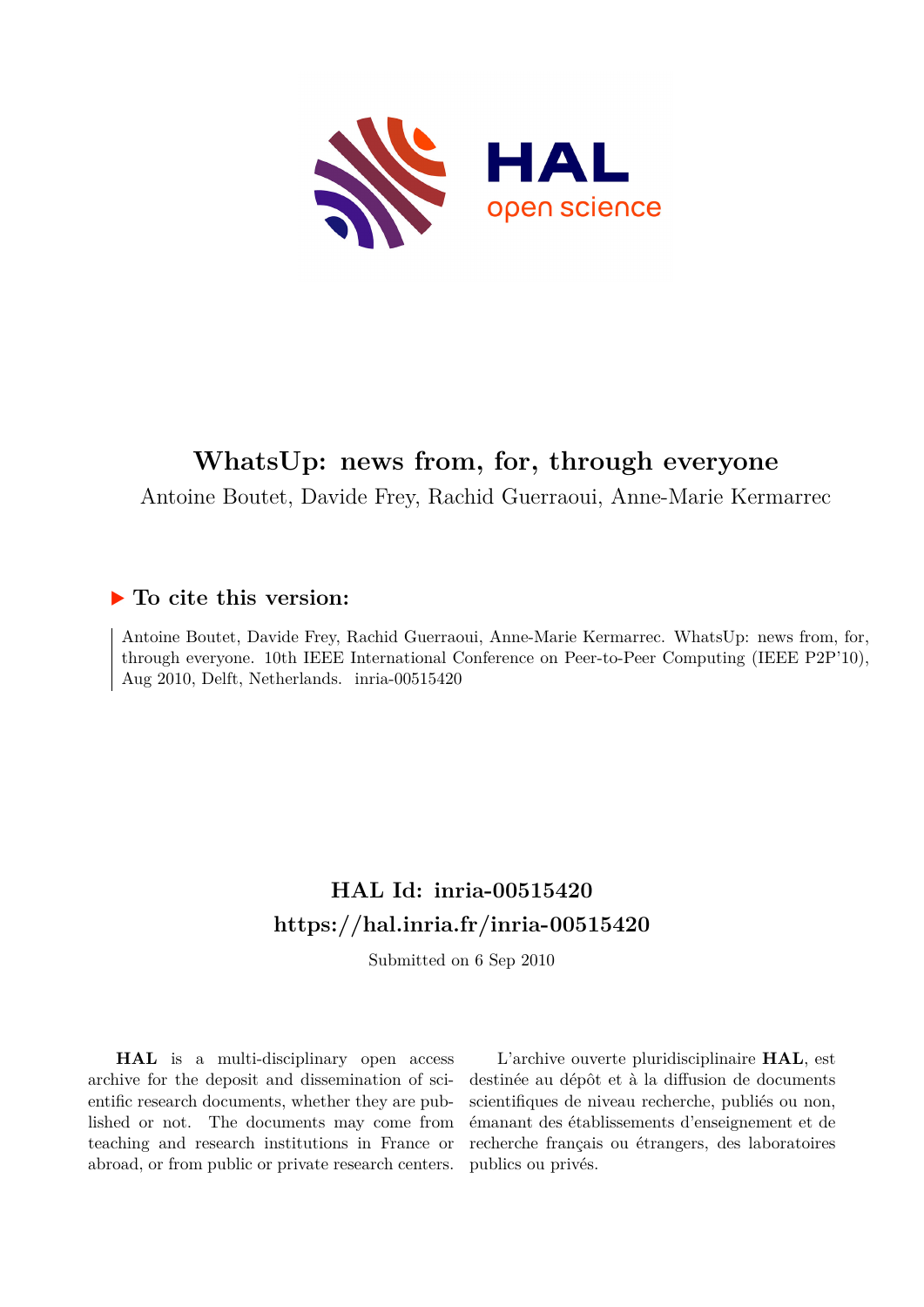# WhatsUp: News, From, For, Through, Everyone

A. Boutet,<sup>1</sup> D. Frey<sup>1</sup>, R. Guerraoui<sup>2</sup> & A.-M. Kermarrec<sup>1</sup> <sup>1</sup> INRIA Rennes Bretagne-Atlantique - <sup>2</sup> EPFL

*Abstract***—WHATSUP (WUP) is a new form of electronic news. It is personalized and decentralized. Users receive news and have the ability to express their interest in it. This opinion, in turn, is used as an implicit and dynamic subscription scheme to filter and personalize future information. The system is peer-to-peer: no big brother company controls the news, and no central server makes it vulnerable to failures, censorship or attacks.**

**At the heart of** WUP **lies the idea of collaborative filtering applied to the dissemination of news: people who liked the same news in the past might as well like the same news in the future: irrelevant news disappear by themselves. The idea is put to work through** BEEP**: a biased epidemic dissemination (gossip) protocol that delivers news to interested users in a timely manner, despite jamming and churn.** BEEP **is dynamically parameterized on a per-user, per-news, and per-dissemination-hop basis. When compared to a classical epidemic dissemination protocol,** BEEP **has two key characteristics:** *orientation* **and** *amplification***. Every user forwards the news of interest to a randomly selected set of users largely constituted by those who have similar interests (***orientation***). Moreover, the size of this set of users depends on the level of interest in the news itself (***amplification***).**

*Index Terms***—Rumor spreading, network overlay, gossip, social networks, decentralized system, electronic news.**

#### I. PITCH

Unlike its predecessor, the Web 2.0 is not a read-only infrastructure but a collaborative read-write platform with active players. Users classify Web content based on their interests, and share it with their friends or even unknown users. Users also post blogs as well as real-time news.

Web 2.0 applications, such as LastFM, Flickr, CiteUlike, Delicious, Twitter or Facebook, gather hundreds of millions of users and play a major role in worldwide information dissemination. Recent events in Iran and Haïti highlighted the crucial importance of this emergent medium [1]. Nonetheless, the large amounts of data generated by users often makes it hard to determine which content is relevant to whom. It is common to overcome this problem using recommendation technologies such as *collaborative* or *social* filtering. Collaborative filtering consists in gathering users who expressed similar interests and relies on the resulting overlays to generate future recommendations. On the other hand, social filtering suggests items to a user which have been marked as interesting in her neighborhood.

So far, collaborative filtering has mainly been applied to systems, such as Amazon, or Netflix, that recommend music, books, or movies to their users. On the other hand, news dissemination, and in general Web 2.0 sites targeting highly dynamic content, such as Digg, have been relying mainly on social filters to identify the most interesting articles, pictures or movies submitted.

We believe that relying on explicitly declared friends to obtain new information strongly limits the content that can be received [2]. Declaring someone as friend one day does by no means qualify the news posted by that "friend" as highly relevant a few months later (Facebook provides anecdotal evidence of that). Rather, relevant and important news often come from people outside one's explicit circle of friends.

In addition, most Web 2.0 applications have been hosted by few servers and managed by a single company. While this is explained by computationally intensive approaches that only large companies can afford, this creates obvious vulnerabilities. A government might pressure a company to stop its activities in certain areas or might filter some piece of information or the whole system [3]. Furthermore a system hosted by a set of servers can get attacked by some form of news bombing or meet infrastructure failures or scalability issues [4].

In short, WHATSUP [5] aims to address these limitations by relying on collaborative filtering to disseminate personalized news, in a completely decentralized manner.

#### II. OVERVIEW OF WUP

WHATSUP users express their interests simply by saying whether they like each piece of news they read. WHAT-SUP (WUP), in turn, transforms these interests into implicit subscriptions and leverages these to drive the dissemination of news to interested parties. This establishes a feedback mechanism by which the more opinionated a user, the more personalized the information she will get and the faster she will get it.

The decentralized architecture of WUP makes it very hard for governments or any big-brother companies to filter the news. Additionally, its information dissemination process is resistant to failures of computer and networking infrastructures. WUP's personalization mechanism prevents users from being spammed with irrelevant news, while allowing them to receive interesting ones in a split second.

We base WUP on a dynamic overlay of implicit acquaintances build through a collaborative-filtering system. A relationship is established when two users have expressed similar interests in the same news. The dissemination of information is then performed using a novel biased epidemic (gossip) protocol (BEEP).

BEEP improves on existing epidemic protocols in several ways. While epidemic protocols are typically known to be (a) simple to deploy and (b) resistant to dynamics, they cannot be used directly to disseminate news in the real world. Their inherent uniformity causes all news and all users to be treated